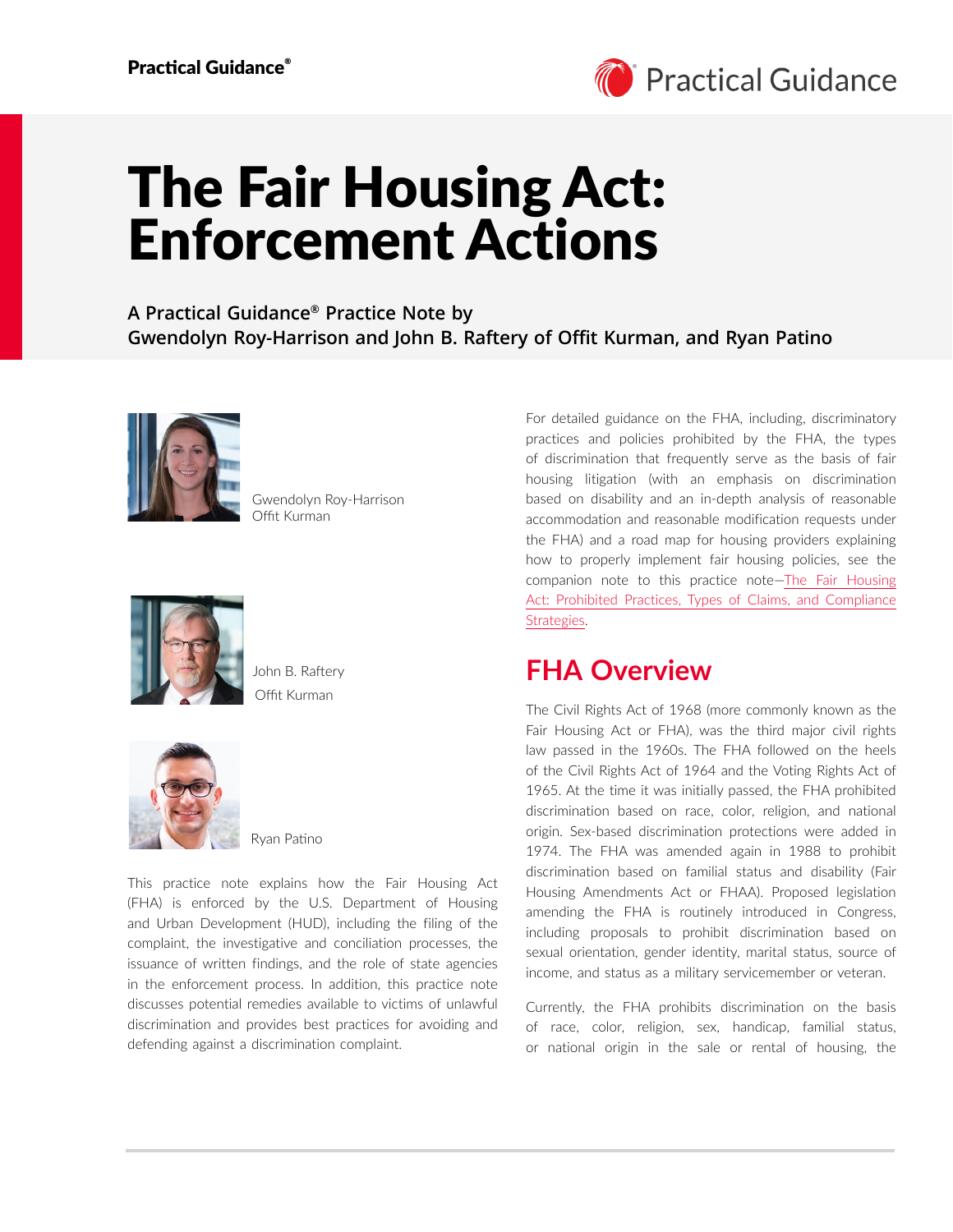financing of housing, the provision of brokerage services, and in residential real estate-related transactions. The FHA applies to most housing providers, both public and private, including owners and agents of single-family homes, apartments, condominiums, mobile homes, and others. The FHAs coverage of "residential real estaterelated transactions" further includes both the "making [and] purchasing of loans secured by residential real estate [and] the selling, brokering, or appraising of residential real property." 42 U.S.C. § 3605.

The HUD through its Office of Fair Housing and Equal Opportunity (FHEO), receives and investigates complaints under the FHA and determines if there is reasonable cause to believe that an act of discrimination occurred or is likely to occur. Many state and local fair housing agencies are also tasked with investigating complaints arising from alleged acts of discrimination in their jurisdiction, which may cite federal, state, and local fair housing laws. If the alleged discriminatory act takes place in a state or locality that has adopted a fair housing enforcement agency similar to the FHEO, HUD may refer the complaint to that local agency for investigation.

# **HUD Enforcement of the FHA – What Happens When a Complaint Is Filed?**

Anyone can file a fair housing discrimination complaint with HUD or with a state or local agency charged with enforcing housing discrimination laws in the jurisdiction. Filing a complaint with HUD is as easy as logging onto the [HUD](https://www.hud.gov/program_offices/fair_housing_equal_opp/online-complaint)  [website](https://www.hud.gov/program_offices/fair_housing_equal_opp/online-complaint), completing a one-page form, and clicking submit. Complaints can also be submitted to HUD by [telephone or](https://www.hud.gov/program_offices/fair_housing_equal_opp/online-complaint)  [email](https://www.hud.gov/program_offices/fair_housing_equal_opp/online-complaint). Sometimes, a complainant will file a complaint with both a local jurisdiction and with HUD. Certain jurisdictions (e.g., local counties) may not have reciprocity with HUD. If identical complaints have been filed with HUD and such a local jurisdiction, then both cases may proceed simultaneously. It is important to note the differences in the investigative process by an agency and account for the additional time and expense likely to be incurred from defending two simultaneously pending investigations (or reaching a global settlement agreement that covers both cases). It should be noted that filing a complaint with HUD, a state agency, or a local fair housing commission, are not the only enforcement avenues available to the complaining party. The complainant also has a private cause of action and can file a civil lawsuit at any time, even if a complaint is pending with a federal, state, or local agency.

Claims under the FHA are subject to a two-year statute of limitations. See 42 U.S.C. § 3613(a)(1)(A); Tolbert v. State of Ohio Dep›t of Transp., 172 F.3d 934, 939 (6th Cir. 1999). The limitations period begins to run on the date of the last occurrence of discrimination. See Havens Realty Corp. v. Coleman, 455 U.S. 363, 381 (1982).

The FHA prohibits housing providers from retaliating against anyone for filing a discrimination complaint. 24 C.F.R. § 100.400. Forms of retaliation could include:

- Issuing a notice of lease violation (even for an unrelated issue not the subject of the discrimination complaint)
- Offering different terms or conditions at lease renewal
- Allowing the lease to expire and convert to a month-tomonth tenancy at a higher rate
- Choosing not to renew the tenancy
- Disregarding maintenance requests or correspondence from the complainant
- Increasing the complainant's rent; offering different terms or conditions of tenancy because the person filed a complaint –or–
- Failing to offer the same terms and conditions of tenancy because the person filed a complaint

Housing providers should also be aware that they have a duty to protect their residents from known harassment based on the resident's status in a protected class. This means that housing providers are responsible for the actions of their employees, agents, contractors, maintenance workers, housekeepers, builders/developers, neighbors, and anyone else over whom the housing provider can exercise control.

Upon receiving and reviewing the complaint, HUD will assign a case number to the complaint once it has been accepted. HUD will then serve a letter and a copy of the complaint on the respondent(s), the party, or parties who are being accused of committing an illegal act of discrimination. (Information on this process can be found on HUD's [website.](https://www.hud.gov/program_offices/fair_housing_equal_opp/complaint-process)) HUD requires that the investigation be completed in 100 days, unless it is impractical to do so. 42 U.S.C. § 3610(a)(1)(B)(iv); see also 24 C.F.R. § 103.225. Quite often, these investigations are not completed in 100 days, and the investigator assigned to the case will send all parties a notice explaining why additional time is needed to complete the investigation. The authors' experience in recent years is that most investigations are not completed within the 100 days and there is no remedy for either the failure to timely complete the investigation or the failure of the agency to identify a reason. Plan on the investigation taking as long as it takes (often 12 to 24 months).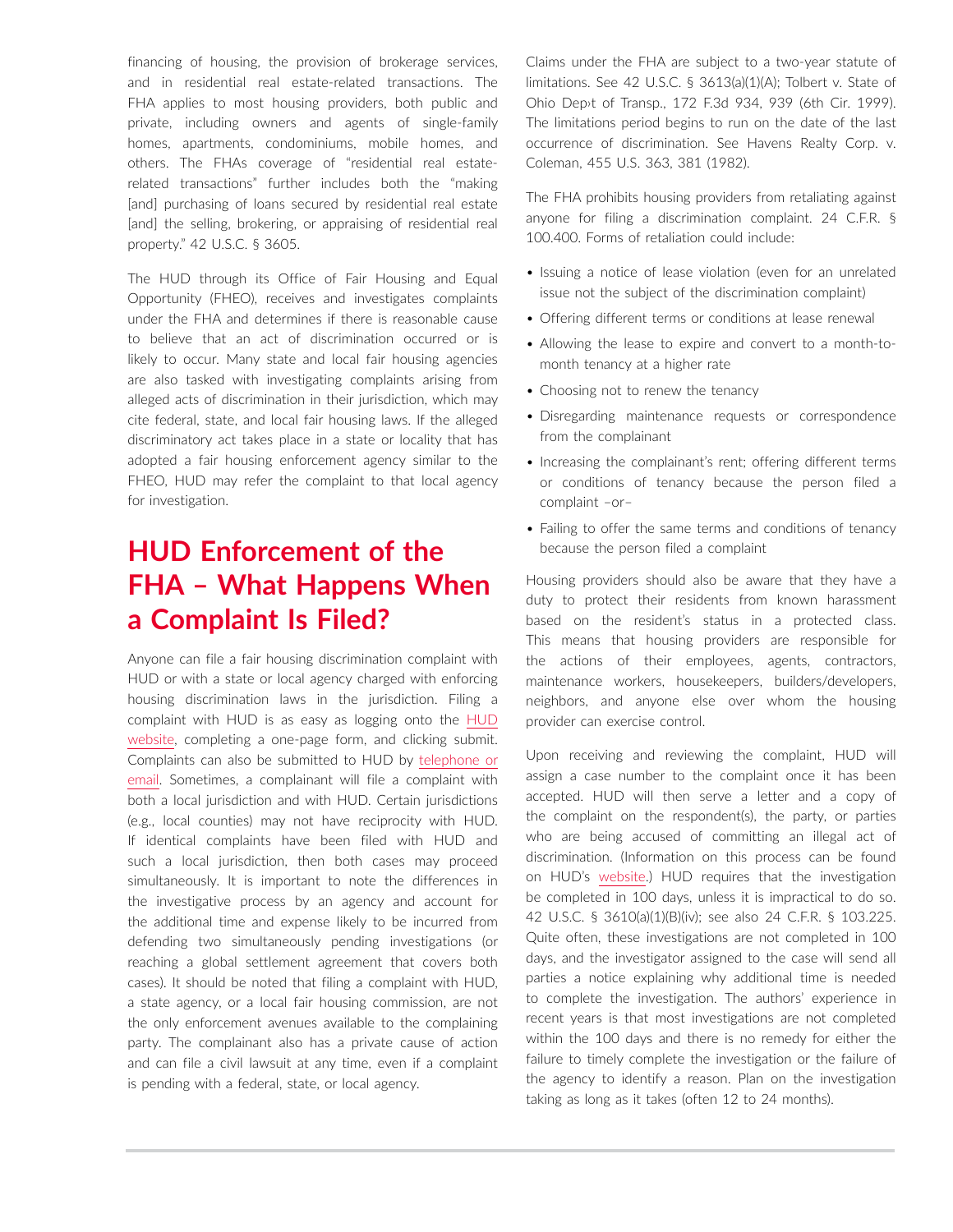If a state or local fair housing agency enforces rights and remedies that are substantially similar to the FHA, HUD may refer the complaint to the state or local agency where the alleged discriminatory acts occurred or where the housing provider is located. Thereafter, the state agency will take the lead investigating the accusations of the complaint. The state agency (e.g., a professional licensing board or a commission tasked with enforcing human rights) will assign its own case number and its own investigator to the case.

#### **The Investigative Process**

The state agency will serve a letter and a copy of the complaint on the respondents, notifying them of the charges against them, requesting a written response to the allegations, and likely issuing a series of requests for information or document production. (See HUD's [website](https://www.hud.gov/program_offices/fair_housing_equal_opp/complaint-process) for further guidance.) Procedures and timelines vary by jurisdiction, but one can expect to receive a deadline of approximately 10 to 30 days to respond to the allegations in the complaint. It is critical that a knowledgeable fair housing attorney draft the respondent's answer to the complaint (commonly referred to as the position statement). The contents of the position statement lay the foundation for respondent's defenses and will be cited by the investigator in their written report at the conclusion of the investigation. Indeed, any admission or acknowledgment (albeit inadvertent) by any named respondent may be used against you. A violation of the FHA does not require intent. Even an unintentional action or inaction can be a violation, particularly when the action or inaction had an adverse impact on someone in a protected class. (See disparate impact analysis in [The Fair Housing Act: Prohibited](https://advance.lexis.com/open/document/lpadocument/?pdmfid=1000522&pddocfullpath=%2Fshared%2Fdocument%2Fanalytical-materials%2Furn%3AcontentItem%3A63V3-X4K1-JXG3-X2TP-00000-00&pdcontentcomponentid=500749&pdteaserkey=sr0&pditab=allpods&ecomp=ztrg&earg=sr0)  [Practices, Types of Claims, and Compliance Strategies.](https://advance.lexis.com/open/document/lpadocument/?pdmfid=1000522&pddocfullpath=%2Fshared%2Fdocument%2Fanalytical-materials%2Furn%3AcontentItem%3A63V3-X4K1-JXG3-X2TP-00000-00&pdcontentcomponentid=500749&pdteaserkey=sr0&pditab=allpods&ecomp=ztrg&earg=sr0)) The timeline of events, the narrative of the interactions that preceded the filing of the complaint, and the tone of the position statement all play a vital role in shaping the respondent's defenses and in providing a clear and concise picture to obtain an ultimate finding of no cause. Moreover, no position statement should be submitted without a thoughtful and thorough review of the allegations, the housing provider's policies, employees' statements (emails or otherwise), and strategy.

Upon receipt of respondent's position statement and supporting documentation, the investigator will conduct interviews of fact witnesses who may have personal knowledge of the events described in the complaint and of the ongoing interactions between the parties after the filing of the complaint. These interviews may be conducted via teleconference or in person, on-site at the housing provider's property, or at the state agency's office. Frequently, these interviews are taken under oath, and they may be recorded. Providing reliable, consistent, and convincing testimony is key to presenting a strong defense to any discrimination complaint. It is important to have an experienced attorney who practices in this field to not only be present for the witness interviews, but to prepare the respondent's witnesses to anticipate the questions that may be asked and frame confident and accurate responses to those questions. The investigator will cite to these interviews in the ultimate written finding, and there is nothing more valuable than multiple witnesses for respondent providing consistent and cogent responses. Conversely, an unprepared witness giving an off-the-cuff response, misremembering the dates when events occurred, or providing a response that may insinuate an implicit bias can be devastating to the housing provider's defense. (See HUD's [website](https://www.hud.gov/program_offices/fair_housing_equal_opp/complaint-process) for further guidance.)

### **The Conciliation Process**

During the investigative process, sometimes right after the complaint is filed, the investigative agency will reach out to the parties to engage in conciliation (mediation). (Find more information [here.](https://www.hud.gov/program_offices/fair_housing_equal_opp/complaint-process)) Depending on the jurisdiction, conciliation may be mandatory or optional. In the District of Columbia for example, a mandatory conciliation conference is scheduled at the outset to see if the parties can resolve the matter before the investigative process begins. Indeed, this may be scheduled within 30 days of the charge being issued against the respondent(s). (Find information [here.](https://ohr.dc.gov/sites/default/files/dc/sites/ohr/publication/attachments/OHR%20Standard%20Operating%20Procedures_October2017_FINAL.pdf)) In other jurisdictions, like [Virginia](https://www.dpor.virginia.gov/ADR) and [Maryland](https://mccr.maryland.gov/Pages/Investigation.aspx) conciliation at the outset is voluntary and not on a strict timeline. Regardless of the format, either party may terminate conciliation at any time and elect to proceed with the investigative process. Similarly, throughout the investigative process the parties can reengage in conciliation to seek a mutually agreeable resolution. Be aware that an uncooperative party, unwilling to conciliate, may be viewed as lacking credibility or reasonableness on a contested fact or issue. The housing provider will want to participate in conciliation to get a glimpse of how the complainant "tells their story" and their version of how the housing provider's representatives interacted with the complainant in the encounters that resulted in the filing of the complaint.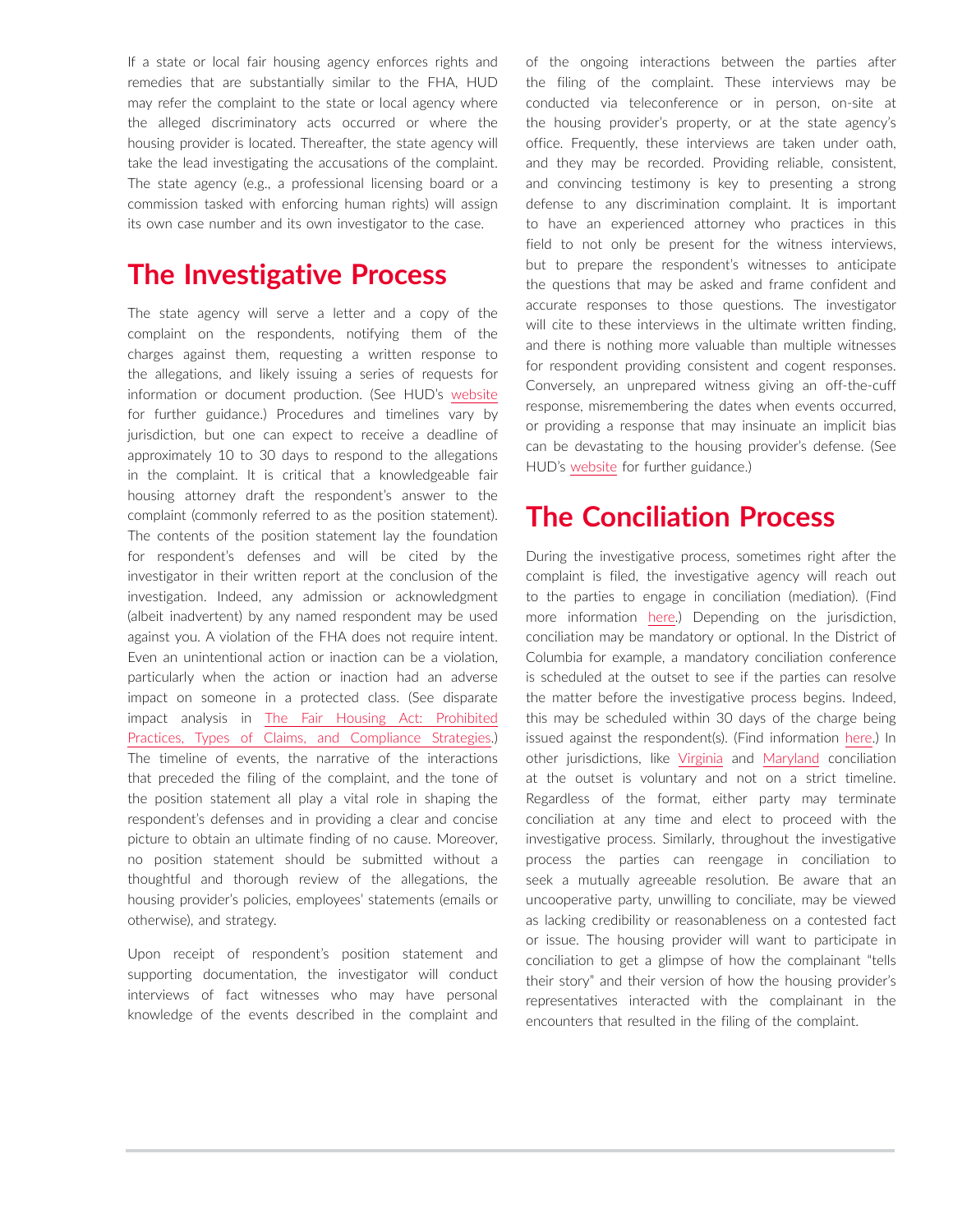In the event conciliation efforts are successful, HUD or the local agency will have a template conciliation agreement for the parties to execute. This form agreement will typically include relief for the complainant (monetary or in-kind relief), relief in the public interest (mandatory fair housing training, adoption of a nondiscrimination policy, etc.), a period of monitoring (for the agency to monitor the respondent's practices), a provision disclaiming liability by either party, certification requirements to confirm the parties have performed their obligations under the agreement, and various other relief as mandated by the agency or sought by the parties. A signed conciliation agreement terminates the investigative process and closes the case. Parties should note that the conciliation agreement is a public document, as is the initial complaint. See, e.g., [Standard Operating Procedures For Complaint](https://ohr.dc.gov/sites/default/files/dc/sites/ohr/publication/attachments/OHR%20Standard%20Operating%20Procedures_October2017_FINAL.pdf)  [Processing](https://ohr.dc.gov/sites/default/files/dc/sites/ohr/publication/attachments/OHR%20Standard%20Operating%20Procedures_October2017_FINAL.pdf) (DC Office of Human Rights).

## **Written Finding – Cause or No Cause**

If the investigation continues, and after completing witness interviews, the investigator may issue a supplemental document production request to either (or both) parties. Once the investigator determines that all evidence needed to complete the file has been received (or, at least, requested), the investigator will prepare a written report or summary of findings. This should be an objective analysis of the law, the evidence presented, and whether there is reason to believe an act of discrimination occurred. The report is reviewed by the agency's director or a board of superiors, who will then decide whether there is cause or no cause to believe respondent violated a federal or local fair housing law. See, e.g., [Standard Operating Procedures](https://ohr.dc.gov/sites/default/files/dc/sites/ohr/publication/attachments/OHR%20Standard%20Operating%20Procedures_October2017_FINAL.pdf)  [For Complaint Processing](https://ohr.dc.gov/sites/default/files/dc/sites/ohr/publication/attachments/OHR%20Standard%20Operating%20Procedures_October2017_FINAL.pdf) (DC Office of Human Rights). Regrettably, the quality and impartiality of the investigator may vary and, therefore, a recommendation of a for cause finding may not be fully supported by the investigator's file.

In the event of a finding of no cause the agency will issue correspondence to all parties noting the finding and dismissing the case. If the case was referred to a state agency by HUD, then the state agency will coordinate with HUD to close out the initial HUD complaint. Most jurisdictions (such as [Maryland\)](https://mccr.maryland.gov/Pages/Investigation.aspx) provide a short time period during which the complainant may submit a request for reconsideration. This is not a de novo review of the case. Rather, it may include a review of (1) whether the investigator failed to consider or review relevant evidence, (2) whether the investigator acted improperly, or (3) whether the investigator failed to properly analyze the evidence presented, among other factors.

In the event of a finding of cause, some jurisdictions will require a final but mandatory conciliation session for the parties to negotiate a mutually agreeable resolution. See, e.g., Va. Code Ann. § 36-96-13. If the final mandatory conciliation fails, some jurisdictions require that the agency refer the case to the state's Office of Attorney General or other similar office charged with prosecuting violations of the civil code. See, e.g., Virginia Code Ann. § 36-96- 14. In certain jurisdictions, the prosecuting attorney has discretion in filing a civil suit on behalf of the complainant. In other jurisdictions, the law states that the prosecuting attorney *must* file charges, in some cases, within 30 days of the matter being referred from the state agency who reached a finding of cause. Virginia Code Ann. 36-96-14. If a civil case is filed, violations of the FHA (federal and/or state) are brought against the respondent on behalf of the complainant, although there is no cost to the complainant for the attorney's services in prosecuting the case. Respondents are strongly advised to enlist an experienced fair housing attorney to represent the housing provider's interests in any litigation. The possible consequences the respondent faces from an adverse finding in the civil case range from compensatory damages (i.e., out-of-pocket expenses incurred by complainant), punitive damages and civil penalties (fines), attorney's fees (even if the complaining party receives free representation), injunctive relief (a court order to not discriminate), and/or equitable relief (restoring or granting the lost housing opportunity).

Be mindful, the grant to the complainant of the lost housing opportunity may be the most expensive relief for the housing provider. The award may require the housing provider to provide complainant with residency in the specific apartment or dwelling that was denied, even if it is now rented to someone else. This may require the housing provider to buy the current occupant out of the lease or compensate the successful litigant in a private (and large) settlement.

### **Best Practices – Guidance for Housing Providers**

The key to successfully defending a fair housing discrimination complaint is strong recordkeeping protocols. A consistent document retention policy is your first and best defense. In this regard, housing providers should make certain that they have policies and procedures in place requiring detailed written accounts of all interactions with applicants, residents, visitors, staff, contractors, and anyone else who regularly visits your property. Specific best practices include: